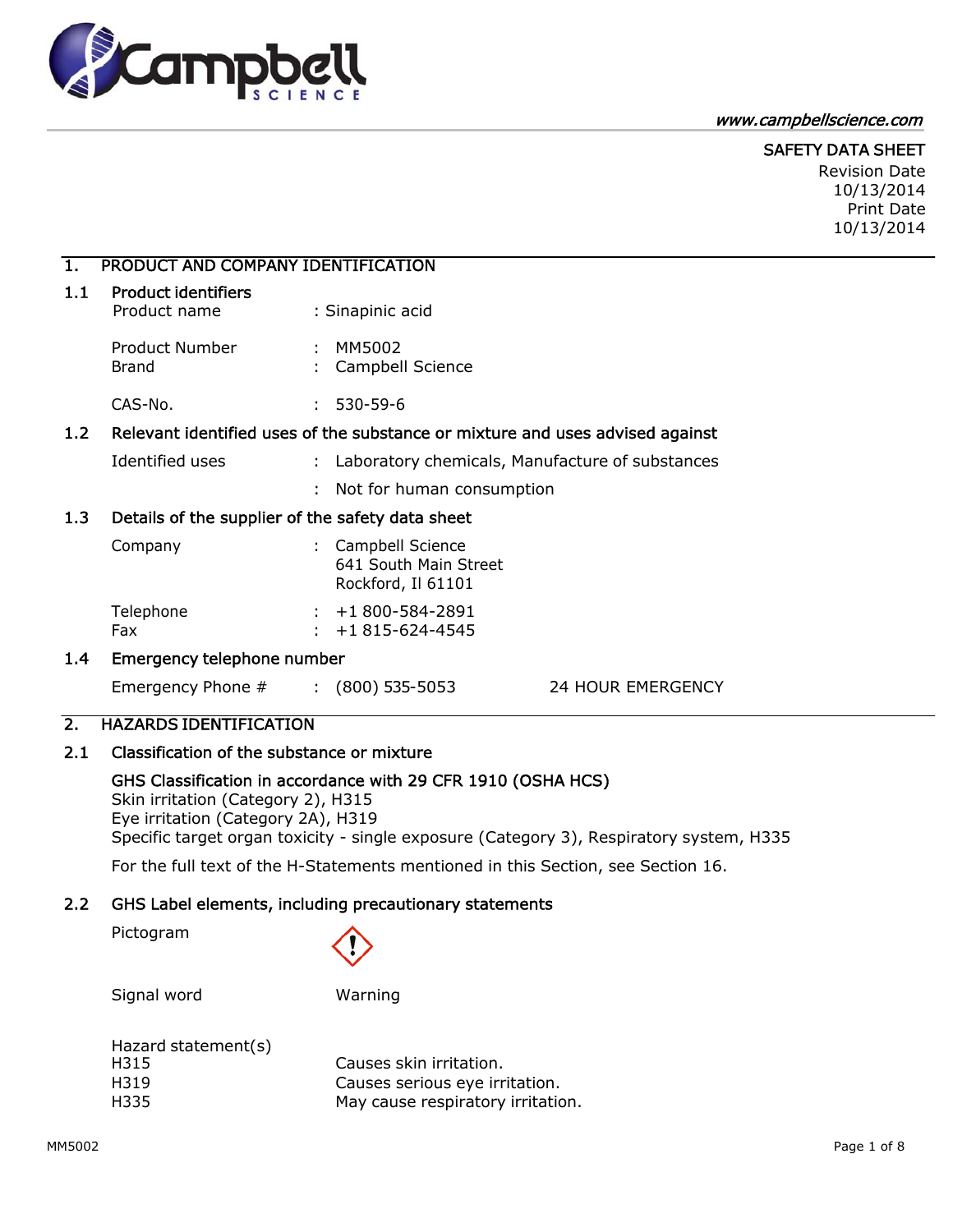Precautionary statement(s) P261 **Avoid breathing dust/ fume/ gas/ mist/ vapors/ spray.** P264 Wash skin thoroughly after handling. P271 Use only outdoors or in a well-ventilated area. P280 Wear protective gloves/ eye protection/ face protection. P302 + P352 IF ON SKIN: Wash with plenty of soap and water. P304 + P340 IF INHALED: Remove victim to fresh air and keep at rest in a position comfortable for breathing. P305 + P351 + P338 IF IN EYES: Rinse cautiously with water for several minutes. Remove contact lenses, if present and easy to do. Continue rinsing. P312 Call a POISON CENTER or doctor/ physician if you feel unwell. P321 Specific treatment (see supplemental first aid instructions on this label). P332 + P313 If skin irritation occurs: Get medical advice/ attention. P337 + P313 If eye irritation persists: Get medical advice/ attention. P362 Take off contaminated clothing and wash before reuse. P403 + P233 Store in a well-ventilated place. Keep container tightly closed. P405 Store locked up. P501 Dispose of contents/ container to an approved waste disposal plant.

## 2.3 Hazards not otherwise classified (HNOC) or not covered by GHS - none

## 3. COMPOSITION/INFORMATION ON INGREDIENTS

### 3.1 Substances

| Synonyms                                         | : Sinapinic acid<br>3,5-Dimethoxy-4-hydroxycinnamic acid<br>4-Hydroxy-3,5-dimethoxy-cinnamic acid |
|--------------------------------------------------|---------------------------------------------------------------------------------------------------|
| Formula<br>Molecular Weight<br>CAS-No.<br>EC-No. | . $C_{11}H_{12}O_5$<br>224.21 g/mol<br>530-59-6<br>208-487-3                                      |

### **Hazardous components**

| Component                             | Classification                | 'Concentration |
|---------------------------------------|-------------------------------|----------------|
| 4-Hydroxy-3,5-dimethoxy-cinnamic acid |                               |                |
|                                       | Skin Irrit. 2; Eye Irrit. 2A; | $90 - 100 %$   |
|                                       | STOT SE 3; H315, H319, H335   |                |

For the full text of the H-Statements mentioned in this Section, see Section 16.

## 4. FIRST AID MEASURES

## 4.1 Description of first aid measures

#### General advice

Consult a physician. Show this safety data sheet to the doctor in attendance. Move out of dangerous area.

### If inhaled

If breathed in, move person into fresh air. If not breathing, give artificial respiration. Consult a physician.

### In case of skin contact

Wash off with soap and plenty of water. Consult a physician.

#### In case of eye contact

Rinse thoroughly with plenty of water for at least 15 minutes and consult a physician.

### If swallowed

Never give anything by mouth to an unconscious person. Rinse mouth with water. Consult a physician.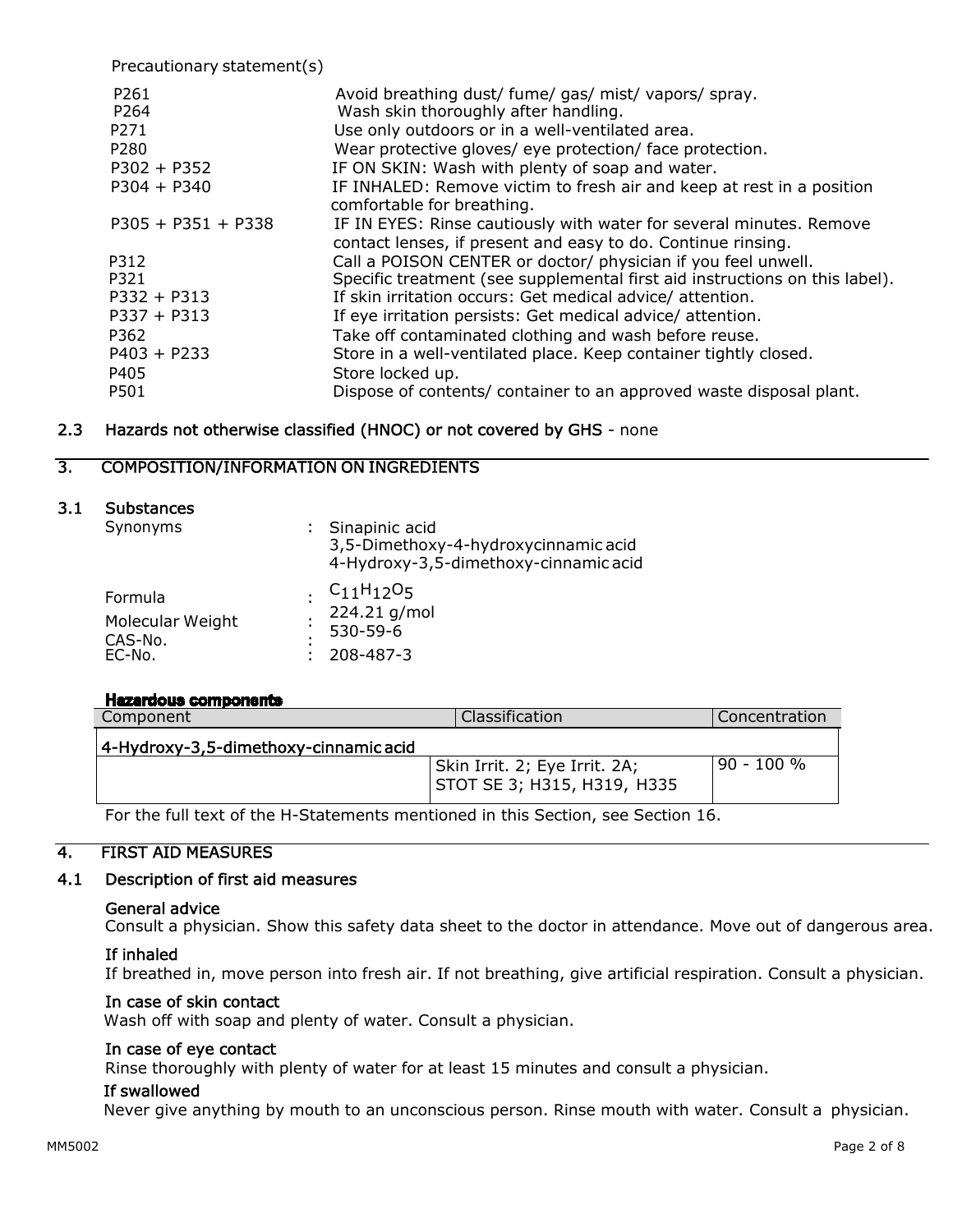### 4.2 Most important symptoms and effects, both acute and delayed

The most important known symptoms and effects are described in the labeling (see section 2.2) and/or in section 11

4.3 Indication of any immediate medical attention and special treatment needed no data available

### 5. FIREFIGHTING MEASURES

#### 5.1 Extinguishing media

### Suitable extinguishing media Use water spray, alcohol-resistant foam, dry chemical or carbon dioxide.

5.2 Special hazards arising from the substance or mixture Carbon oxides

## 5.3 Advice for firefighters Wear self contained breathing apparatus for fire fighting if necessary.

# 5.4 Further information

no data available

## 6. ACCIDENTAL RELEASE MEASURES

### 6.1 Personal precautions, protective equipment and emergency procedures

Use personal protective equipment. Avoid dust formation. Avoid breathing vapors, mist or gas. Ensure adequate ventilation. Evacuate personnel to safe areas. Avoid breathing dust. For personal protection see section 8.

#### 6.2 Environmental precautions

Do not let product enter drains.

#### 6.3 Methods and materials for containment and cleaning up Pick up and arrange disposal without creating dust. Sweep up and shovel. Keep in suitable, closed containers for disposal.

6.4 Reference to other sections

For disposal see section 13.

# 7. HANDLING AND STORAGE

### 7.1 Precautions for safe handling

Avoid contact with skin and eyes. Avoid formation of dust and aerosols. Provide appropriate exhaust ventilation at places where dust is formed. For precautions see section 2.2.

## 7.2 Conditions for safe storage, including any incompatibilities

Keep container tightly closed in a dry and well-ventilated place.

### 7.3 Specific end use(s)

Apart from the uses mentioned in section 1.2 no other specific uses are stipulated

## 8. EXPOSURE CONTROLS/PERSONAL PROTECTION

### 8.1 Control parameters

# Components with workplace control parameters

Contains no substances with occupational exposure limit values.

### 8.2 Exposure controls

### Appropriate engineering controls

Handle in accordance with good industrial hygiene and safety practice. Wash hands before breaks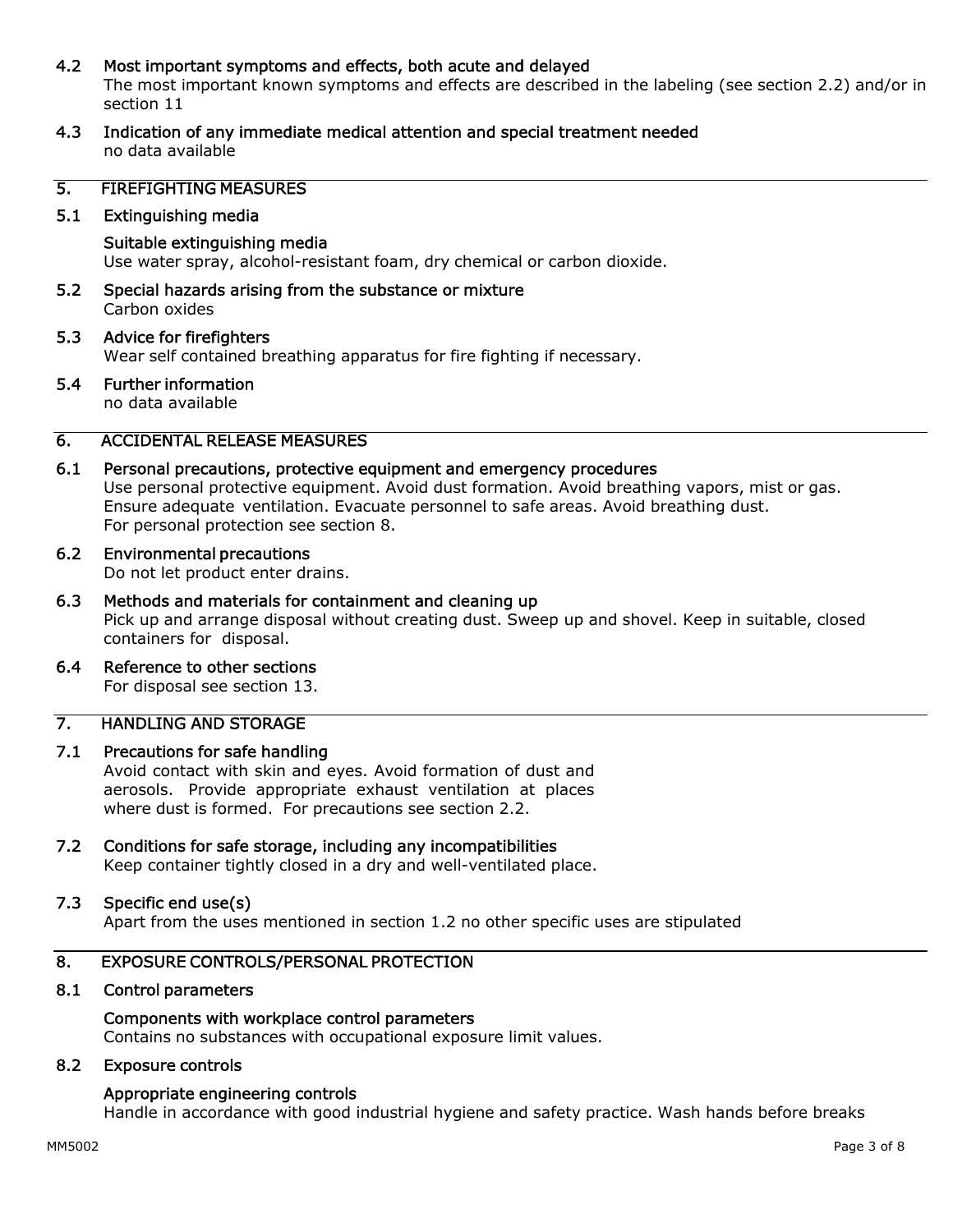### Personal protective equipment

### Eye/face protection

Tightly fitting safety goggles. Faceshield (8-inch minimum). Use equipment for eye protection tested and approved under appropriate government standards such as NIOSH (US) or EN 166(EU).

### Skin protection

Handle with gloves. Gloves must be inspected prior to use. Use proper glove removal technique (without touching glove's outer surface) to avoid skin contact with this product. Dispose of contaminated gloves after use in accordance with applicable laws and good laboratory practices. Wash and dry hands.

Full contact Material: Nitrile rubber Minimum layer thickness: 0.4 mm Break through time: 480 min Material tested: Dermatril® (KCL 740 / Aldrich Z67744272, Size M)

Splash contact Material: Nitrile rubber Minimum layer thickness: 0.11 mm Break through time: 480 min Material tested: Dermatril® (KCL 740 / Aldrich Z677442, Size M) data source: KCL GmbH, D-36124 Eichenzell, phone +49 (0)6659 87300, e-mail sales@kcl.de, test method: EN374

If used in solution, or mixed with other substances, and under conditions which differ from EN 374, contact the supplier of the CE approved gloves. This recommendation is advisory only and must be evaluated by an industrial hygienist and safety officer familiar with the specific situation of anticipated use by our customers. It should not be construed as offering an approval for any specific use scenario.

#### Body Protection

Impervious clothing, The type of protective equipment must be selected according to the concentration and amount of the dangerous substance at the specific workplace.

### Respiratory protection

For nuisance exposures use type P95 (US) or type P1 (EU EN 143) particle respirator. For higher level protection use type OV/AG/P99 (US) or type ABEK-P2 (EU EN 143) respirator cartridges. Use respirators and components tested and approved under appropriate government standards such as NIOSH (US) or CEN (EU).

#### Control of environmental exposure

Do not let product enter drains.

# 9. PHYSICAL AND CHEMICAL PROPERTIES

# 9.1 Information on basic physical and chemical properties

| a) | Appearance        | Form: powder      |
|----|-------------------|-------------------|
| b) | Odor              | no data available |
|    | c) Odor Threshold | no data available |
| d) | рH                | no data available |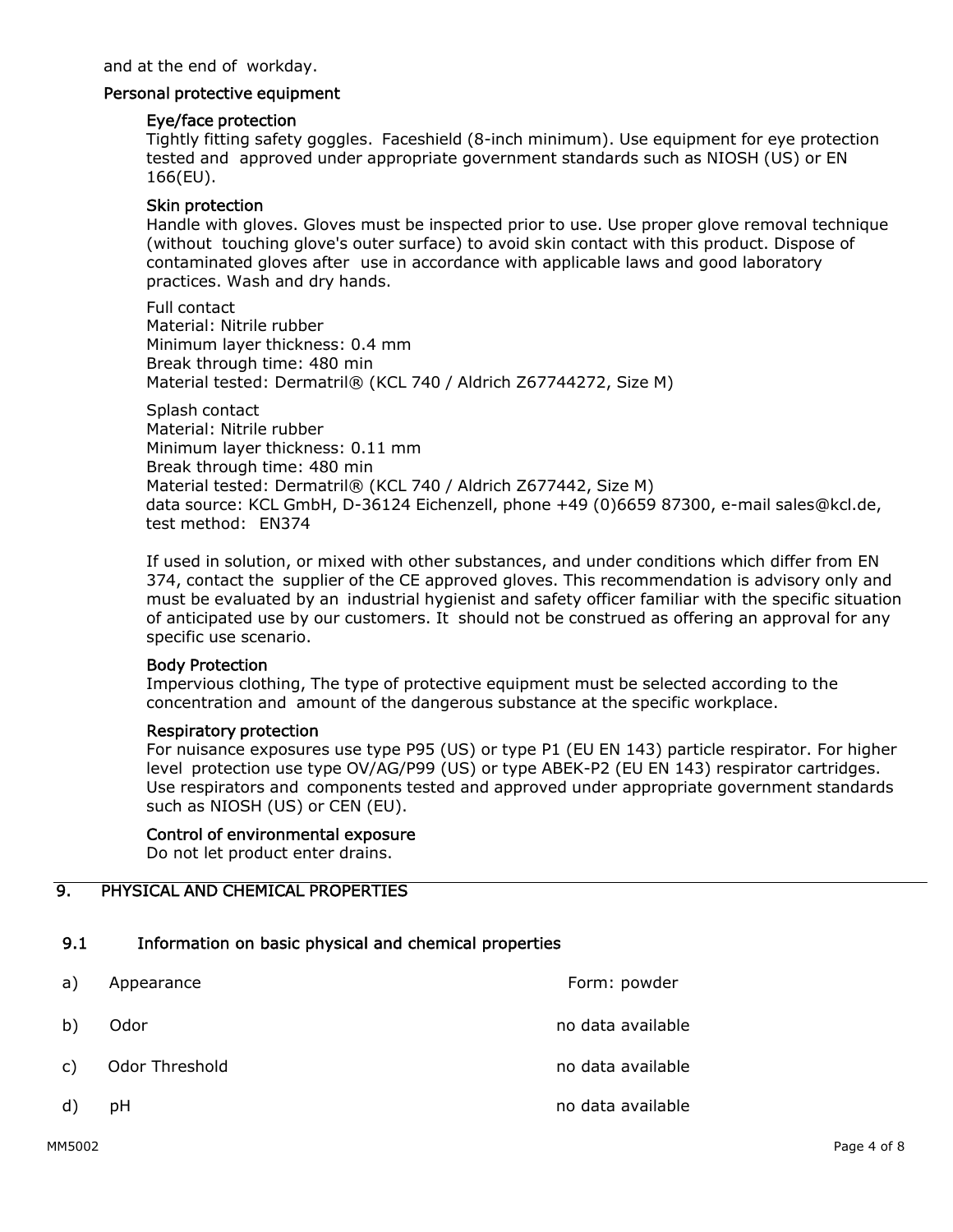| e)      | Melting point/freezing point                    | Melting point/range:<br>202 °C (396 °F) |
|---------|-------------------------------------------------|-----------------------------------------|
| f)      | Initial boiling point and boiling range         | no data available                       |
| g)      | Flash point                                     | no data available                       |
| h)      | Evaporation rate                                | no data available                       |
| i)      | Flammability (solid, gas)                       | no data available                       |
| j)      | Upper/lower flammability or explosive<br>limits | no data available                       |
| k)      | Vapor pressure                                  | no data available                       |
| $\vert$ | Vapor density                                   | no data available                       |
| m)      | Relative density                                | no data available                       |
| n)      | Water solubility                                | slightly soluble                        |
| o)      | Partition coefficient: n- octanol/water         | no data available                       |
| p)      | Auto-ignition temperature                       | no data available                       |
| q)      | Decomposition temperature                       | no data available                       |
| r)      | Viscosity                                       | no data available                       |
| s)      | <b>Explosive properties</b>                     | no data available                       |
| t)      | Oxidizing properties                            | no data available                       |

### 9.2 Other safety information

no data available

# 10. STABILITY AND REACTIVITY

- 10.1 Reactivity no data available
- 10.2 Chemical stability

Stable under recommended storage conditions.

10.3 Possibility of hazardous reactions no data available

## 10.4 Conditions to avoid

Heat, flames and sparks. Extremes of temperature and direct sunlight. Exposure to moisture.

## 10.5 Incompatible materials

no data available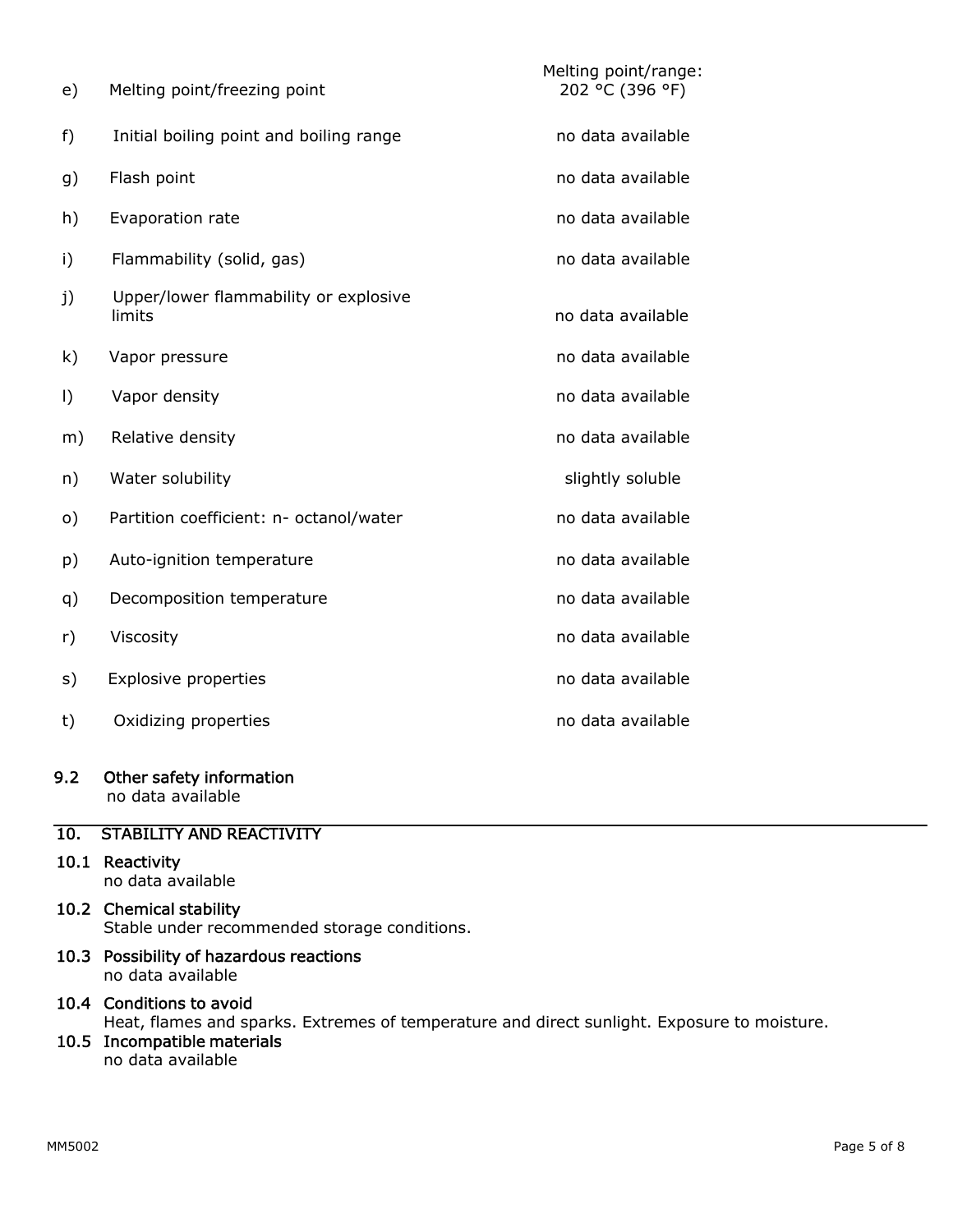### 10.6 Hazardous decomposition products

Other decomposition products - no data available In the event of fire: see section 5

## 11. TOXICOLOGICAL INFORMATION

#### 11.1 Information on toxicological effects

Acute toxicity: no data available

Inhalation: no data available

Dermal: no data available

#### Skin corrosion/irritation

no data available

# Serious eye damage/eye irritation

no data available

Respiratory or skin sensitization no data available

#### Germ cell mutagenicity

no data available

#### **Carcinogenicity**

This material has not been classified by IARC, OSHA, ACGIH, EPA, or NTP as to its carcinogenicity, however, some studies have shown that this material may induce certain types of cancers.

- IARC: No component of this product present at levels greater than or equal to 0.1% is identified as probable, possible or confirmed human carcinogen by IARC.
- ACGIH: No component of this product present at levels greater than or equal to 0.1% is identified as a carcinogen or potential carcinogen by ACGIH.
- NTP: No component of this product present at levels greater than or equal to 0.1% is identified as a known or anticipated carcinogen by NTP.
- OSHA: No component of this product present at levels greater than or equal to 0.1% is identified as a carcinogen or potential carcinogen by OSHA.

### Reproductive toxicity

no data available

#### Specific target organ toxicity - single exposure

Inhalation - May cause respiratory irritation.

Specific target organ toxicity - repeated exposure no data available

Aspiration hazard no data available

### Additional Information

RTECS: VV2710000

To the best of our knowledge, the chemical, physical, and toxicological properties have not been thoroughly investigated.

## 12. ECOLOGICAL INFORMATION

### 12.1 Toxicity

no data available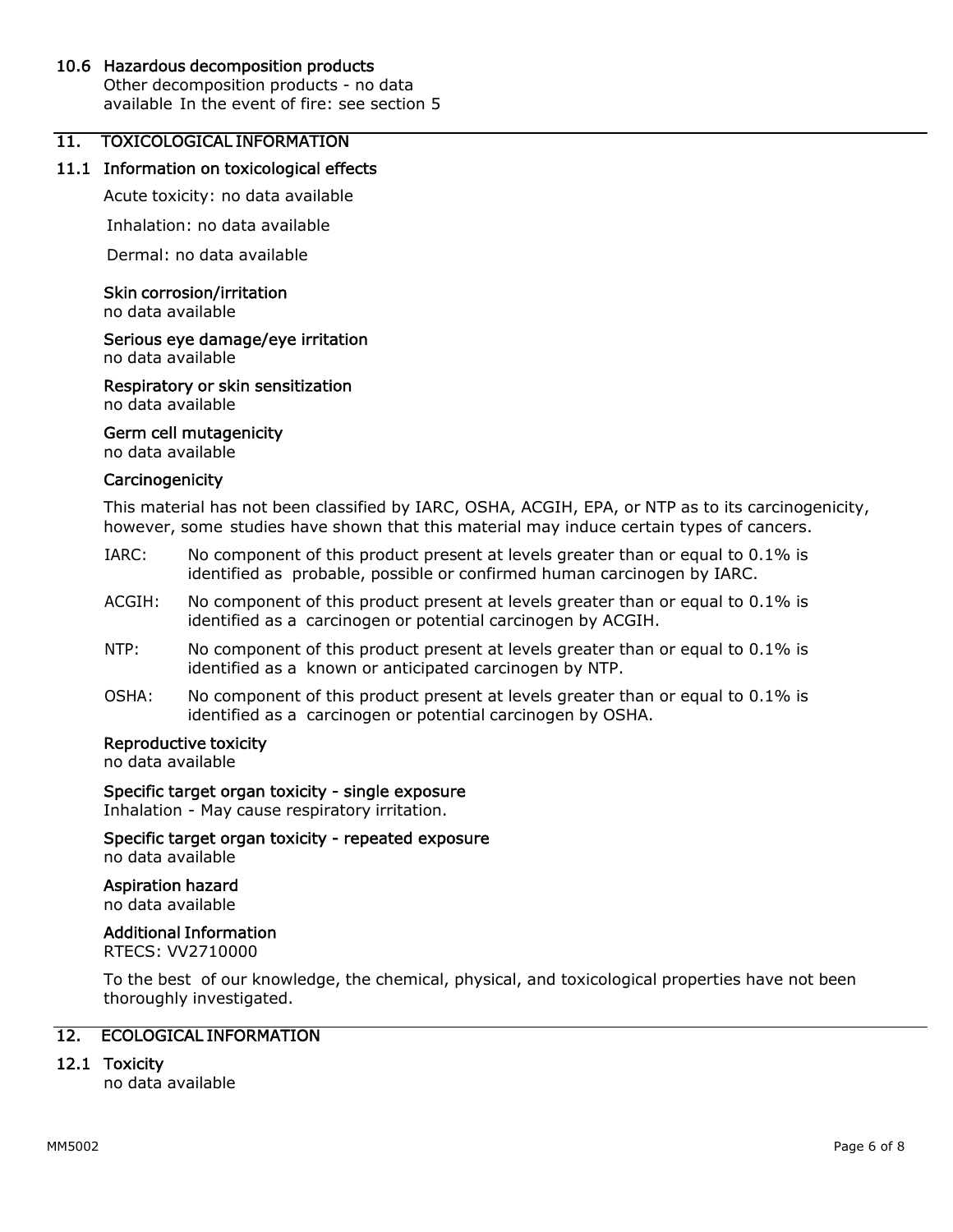## 12.2 Persistence and degradability

no data available

12.3 Bioaccumulative potential no data available

## 12.4 Mobility in soil

no data available

- 12.5 Results of PBT and vPvB assessment PBT/vPvB assessment not available as chemical safety assessment not required/not conducted
- 12.6 Other adverse effects no data available

# 13. DISPOSAL CONSIDERATIONS

## 13.1 Waste treatment methods

## **Product**

Offer surplus and non-recyclable solutions to a licensed disposal company. Contact a licensed professional waste disposal service to dispose of this material.

### Contaminated packaging

Dispose of as unused product.

# 14. TRANSPORT INFORMATION

### DOT (US)

Not dangerous goods

## IMDG

Not dangerous goods

## IATA

Not dangerous goods

## 15. REGULATORY INFORMATION

### SARA 302 Components

SARA 302: No chemicals in this material are subject to the reporting requirements of SARA Title III, Section 302.

### SARA 313 Components

SARA 313: This material does not contain any chemical components with known CAS numbers that exceed the threshold (De Minimis) reporting levels established by SARA Title III, Section 313.

### SARA 311/312 Hazards

Acute Health Hazard

# Massachusetts Right To Know Components

No components are subject to the Massachusetts Right to Know Act.

| 4-Hydroxy-3,5-dimethoxycinnamic acid | CAS-No.<br>530-59-6 | <b>Revision Date</b> |
|--------------------------------------|---------------------|----------------------|
| New Jersey Right To Know Components  |                     |                      |
|                                      | CAS-No.             | <b>Revision Date</b> |
| 4-Hydroxy-3,5-dimethoxycinnamic acid | 530-59-6            |                      |

# California Prop. 65 Components

This product does not contain any chemicals known to State of California to cause cancer, birth defects, or any other reproductive harm.